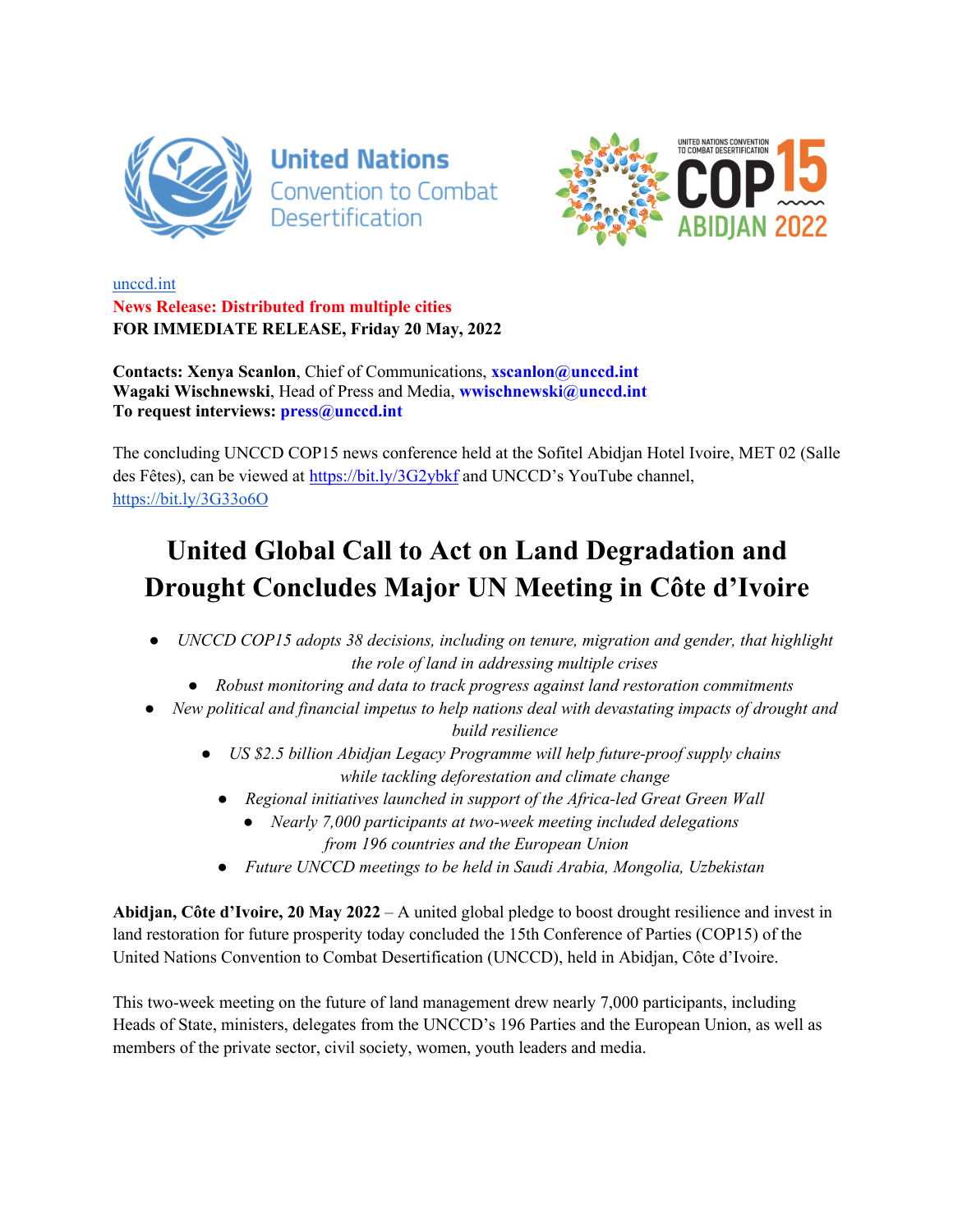Speaking at the closing ceremony of UNCCD COP15, Patrick Achi, Prime Minister of Côte d'Ivoire, said: "Each generation faces this thorny question of how to meet the production needs of our societies [...] without destroying our forests and lands and thus condemning the future of those on whose behalf we endeavour."

He also drew attention to the US\$2.5 billion raised for the Abidjan Legacy Programme launched by Côte d'Ivoire President Alassane Ouattara at the Heads of State Summit on 9 May, which has already surpassed the US\$1.5 billion anticipated for it.

At a news conference, Alain-Richard Donwahi, COP15 President, highlighted that it was the first time Côte d'Ivoire hosted a COP for one of the three Rio Conventions, and emphasized his country's continued commitment to keep land issues high on the international agenda.

Ibrahim Thiaw, UNCCD Executive Secretary, said: "Meeting against the backdrop of multiple global challenges, including the worst-in-40-years drought in Eastern Africa, as well as food and economic crises fuelled by the ongoing COVID-19 pandemic and conflicts, countries have sent a united call about the importance of healthy and productive land for securing future prosperity for all."

Highlights among the new commitments:

- Accelerate the **restoration of one billion hectares of degraded land by 2030** by improving data gathering and monitoring to track progress against the achievement of land restoration commitments and establishing a new partnership model for large-scale integrated landscape investment programmes;
- Boost **drought resilience** by identifying the expansion of drylands, improving national policies and early warning, monitoring and assessment; learning and sharing knowledge; building partnerships and coordinating action; and mobilizing drought finance.
- Establish an **Intergovernmental Working Group on Drought** for 2022-2024 to look into possible options, including global policy instruments and regional policy frameworks, to support a shift from reactive to proactive drought management.
- Address forced **migration** and displacement driven by desertification and land degradation by creating social and economic opportunities that increase rural resilience and livelihood stability, and by mobilizing resources, including from the diaspora, for land restoration projects;
- Improve **women's** involvement in land management as important enablers for effective land restoration, by addressing commonly encountered land tenure challenges by people in vulnerable situations, and collecting gender-disaggregated data on the impacts of desertification, land degradation and drought;
- Address **sand and dust storms and other escalating disaster risks** by designing and implementing plans and policies including early warning and risk assessment, and mitigating their human-made causes at source;
- Promote decent land-based jobs for youth and **land-based youth entrepreneurship** and strengthen youth participation in the UNCCD process; and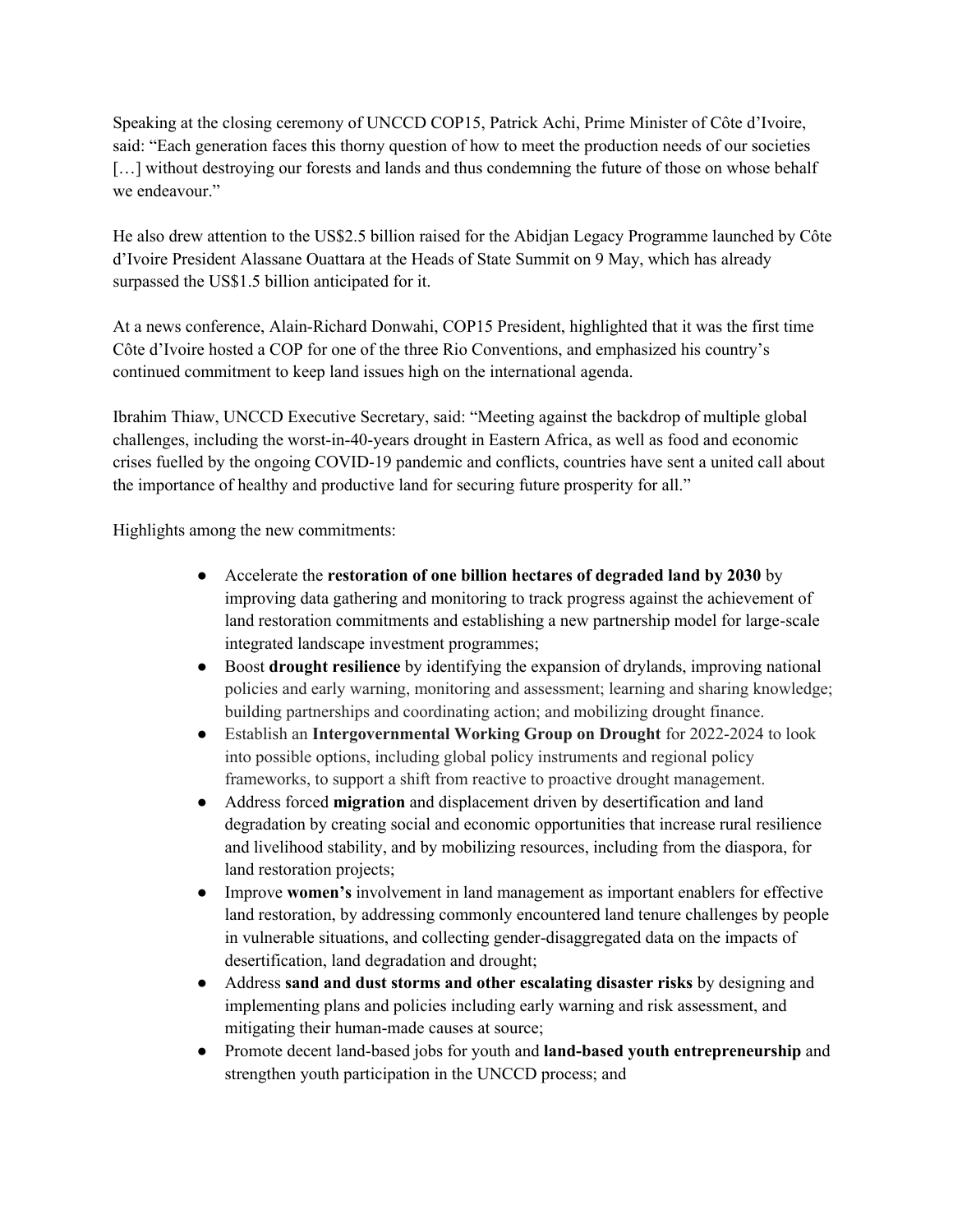● Ensure greater **synergies among the three Rio Conventions**, including complementarities in the implementation of these treaties through nature-based solutions and target-setting at the national level.

In addition to the decisions, three declarations were issued during the COP, namely:

- The **Abidjan Call issued by the Heads of State and Government** attending the Summit hosted by Côte d'Ivoire President Alassane Ouattara on 9 May.
- **Abidjan Declaration on achieving gender equality for successful land restoration**, which emerged from the Gender Caucus chaired by the First Lady Dominique Ouattara.
- **The COP15 "Land, Life and Legacy" Declaration**, which responds to the findings of the UNCCD's flagship report, **Global Land Outlook 2**, a five-year study with 21 partner organizations, and with over 1,000 scientific references. Released 27 April, it reported up to 40% of all ice-free land is already degraded, with dire consequences for climate, biodiversity and livelihoods.

Reports launched during COP15 include:

- **"Drought in Numbers 2022,"** a compendium of drought-related facts and figures, including a 29% a rise in droughts since 2000 and a projection that three-quarters of the world's population will be affected by drought by 2050 unless urgent action is taken.
- A special **Southern Africa thematic report** released as part of the Global Land Outlook series, which warned of rising pressures on land and land-based resources, exacerbated by insecure land tenure systems, pervasive poverty, and low rural literacy levels, raising risks for the most vulnerable among Africa's population. It underlines the need to leverage strong links between the food, water, energy and environment sectors. A new technical guide that helps shape a tailormade response to commonly encountered land tenure challenges via a range of national plans, legal frameworks, strategies, and action programmes addressing land degradation.
- The study on **Differentiated Impacts of Desertification, Land Degradation and Drought on Women and Men** has revealed that women are twice more affected by these issues, and that drought and land degradation tend to increase the burden of unpaid care and domestic work shouldered by women and girls.
- **Sand and Dust Storms Compendium**: Information and guidance on assessing and addressing the economic, environmental and health risks of these increasing phenomena.

Also launched:

- The **Business for Land initiative** aimed at bringing visibility to the commitments made by participating companies towards land degradation neutrality, both in supply chains and CSR activities.
- The **Sahel Sourcing Challenge** to enable communities growing the Great Green Wall to use technology to monitor progress, create jobs and commercialize their produce such as baobab juice, moringa oil and shea butter.
- **Droughtland**, a new UNCCD public awareness campaign that aims to showcase solutions and rally global action on drought. The campaign will also be featured during **UN Desertification and Drought Day** (17 June), hosted this year by Spain.